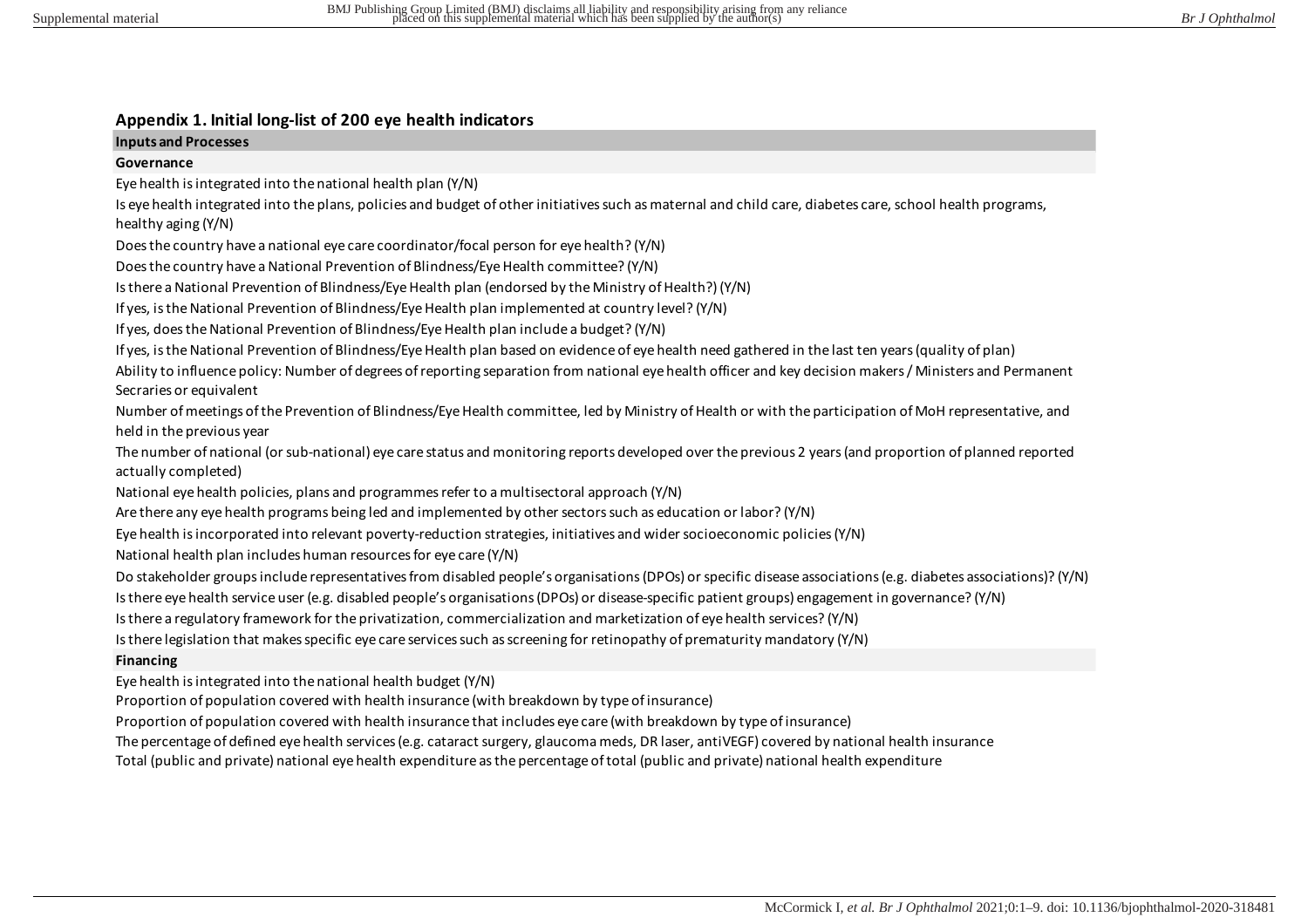Public (government) spending on eye health as % of total health expenditure

Publically funded spending (as taxes, social contributions, compulsory private insurance contributions or other government revenues) on eye health as a percentage of current eye health expenditure

Externally funded spending (financing flows from external sources that provide the funds to public and private financing schemes) on eye health as a percentage of current eye health expenditure

Central and local council budget allocations for eye health in decentralised systems

Percent of government health budget spent on outpatient vs inpatient eye care

Is user fee revenue generated from eye care ring-fenced for eye health at facility and district level? (Y/N)

Proportion of annual national expenditure on eye care medicines by government budget, donors, charities and private patients

Share of population eligible for a defined set of eye health care goods and services funded under public programmes.

Proportion of eye care services delivered with user fee exemptions and/or waivers to access

#### **Infrastructure**

Number of tertiary (specialised/teaching/no onward referral) ophthalmology centres per million population

Number of secondary (district level) ophthalmology/eye care centres per million population

Number of facilities providing refraction & dispense spectacles (by private & public) per million population

Number of primary care facilities with eye health capacity (optometrists/ ophthalmic nurses/health workers trained in eye care stationed at facility) in health system per million population

Is there an active national programme for descentralisation of eye care services (Y/N)

The number and proportion of hospital beds allocated to eye care nationally

Number of tertiary centres providing specialised child eye care per million population

Number (and percentage) of neonatal units providing screening for retinopathy of prematurity nationally

Number of centres for medical management of retinal causes of vision loss (including DR) per million population

Number of centres for surgical management of retinal causes of vision loss (including DR) per million population

Number of centres providing laser treatment for diabetic retinopathy per million population

Number of centres providing glaucoma surgery per million population

Number of centres which have a functioning visual field perimeter for glaucoma services

At national level, proportion of health administrative areas with permanent (i.e. staffed full-time) eye-care services

At national level, proportion of health administrative areas with cataract surgical services

Number of low vision centres nationally (secondary and tertiary) per million population

Proportion of secondary and tertiary level centres with trained and functional units for equipment maintenance

Numbers of equipment training programmes and numbers of technician personnel trained

#### **Eye health workforce**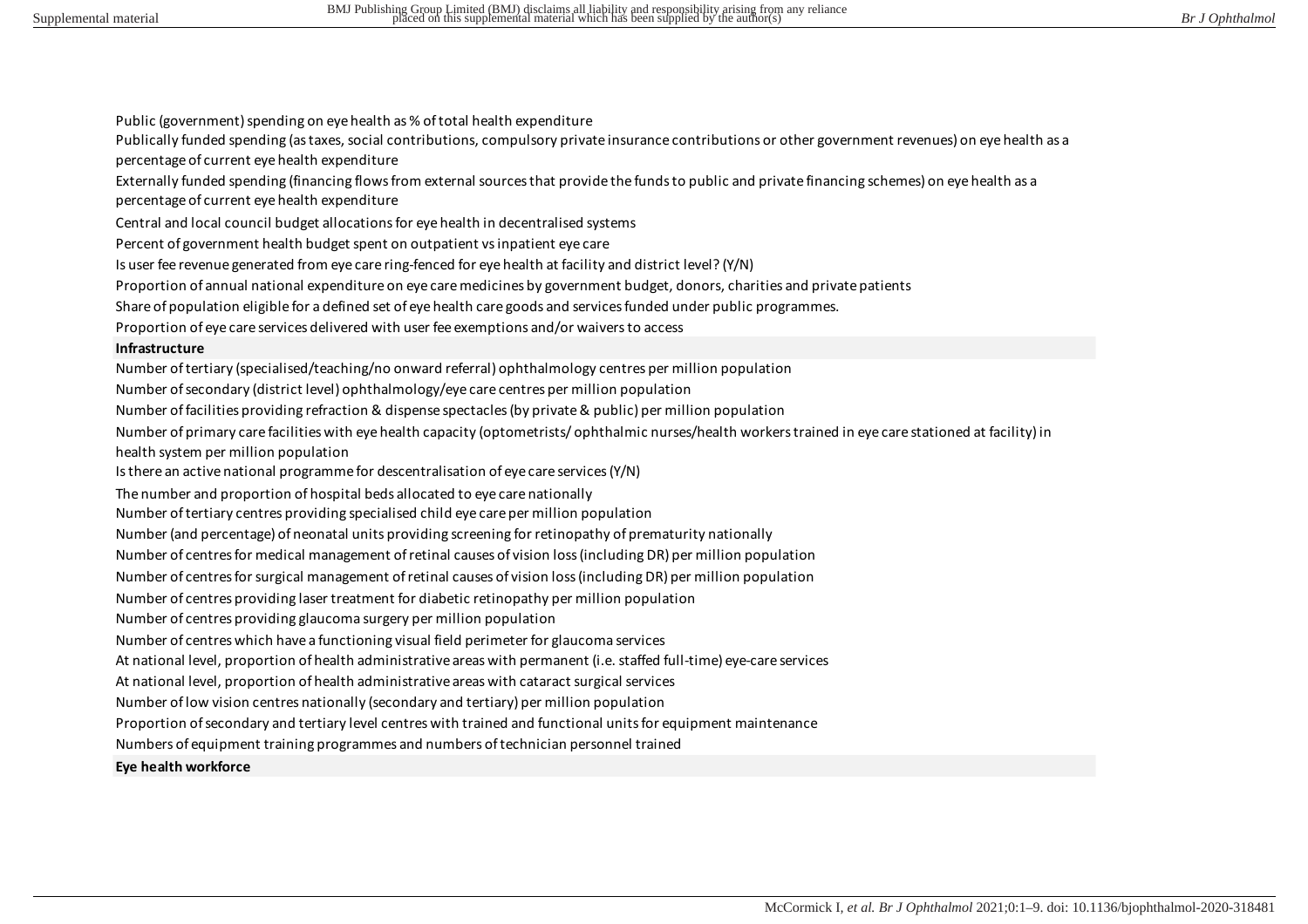Ophthalmologist density and distribution (per million population and by urban/rural or districts), by age and sex

The proportion of ophthalmologists (as described by distribution and density) actively performing eye surgery (in the past year)

Optometrists are recognised (and regulated) by authorities and governmental structure (Y/N)

Optometrist density and distribution (per million population and by urban/rural or districts), by age and sex

Allied ophthalmic personnel (per million population and by urban/rural or districts), by age and sex

Cataract surgeons (non-ophthalmologist) are recognised by relevant government departments? (Y/N)

Number of cataract surgeons (non-ophthalmologist) (per million population and by urban/rural or districts), by age and sex

Population served by one ophthalmologist/ one cataract surgeon (rural/ urban)

Trends in eye care workers (by public and private sector) over the past 5 years; percentage increase/decrease in number per million population, by cadre

Ratio of urban to rural eye health workers per million population, by cadre

Are there incentives for ophthalmologists to work in poor or rural areas? (Y/N)

Ratio of private to public sector eye health workers, by cadre

Number of paediatric ophthalmologists and other sub-specialty trained providers (such as retina, cornea, glaucoma and low vision) per population (ratio)

Median remuneration of eye health workers, by cadre

Foreign-trained eye health workers as a percentage of total, by cadre

Number of graduates from eye health education and training programmes in the past academic year per million population, by age and sex

Number of training positions available (by cadre) that include clinical exposure of trainees or internship (e.g. ophthalmologists, refractionists/optometrists, nurses)

Techniques taught in residency programs are responsive to available infrastructure (Phaco - SICS - ECCE) (Y/N)

Is Primary Eye Care integrated into the national Primary Health Care programme? (Y/N)

Is Primary Eye Care integrated into the national Primary Health Care training? (Y/N)

Does the national programme for Community Health Workers include eye health? (Y/N)

Does the human resources for health strategic plan include eye care? (Y/N)

Do human resources for health collection systems include information on eye care staff? (Y/N)

Are human resources for health policies relevant to eye care staff and followed by eye care providers? (Y/N)

Proportion of secondary and tertiary eye care centres with trained eye care management personnel

# **Supply chain**

Total number of pharmaceuticals specifically for eye care on the National Essential Medicines List

Does national procurement data collected include information on pharmaceutical products specifically for eye care? (Y/N)

Government expenditure on pharmaceuticals (medicine and consumables) specifically for eye care (e.g. eye drops, lenses)

Private expenditure on pharmaceuticals specifically for eye care

Average availability (across facilities) of selected essential eye medicines at government eye care facilities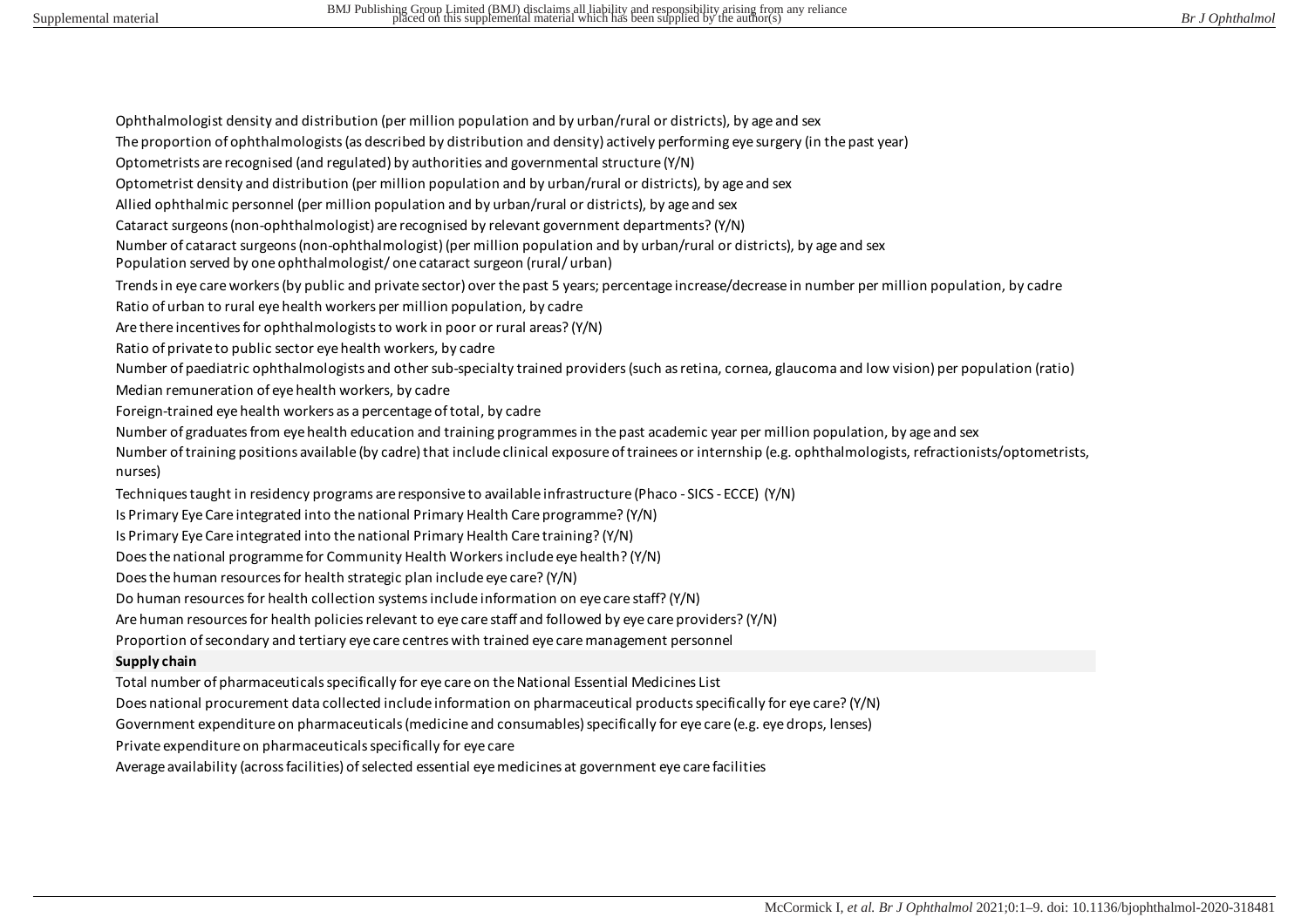Average availability (across facilities) of selected affordable devices/services at government low vision eye care facilities Median consumer price ratio of selected essential eye medicines (e.g. timolol) in public and private health facilities Medical equipment availability (equipment to be selected)

### **Information**

Existence of a National Health Information System that includes eye care data (Y/N)

Do health authorities' reports include information related to eye care? (Y/N)

Do disease surveillance reports received at the various levels of the health system include information on eyes? (Y/N)

Number of eye care indicators included in the monitoring framework of the national health strategic plan (or other health plans)

Is disaggregation of data by equity measures (e.g. sex, urban/rural) available in eye health reporting (Y/N)

The proportion of districts reporting eye care information (annually)

Proportion of public eye care facilities that measure performance indicators annually to implement improvement plans

The proportion of private eye care facilities reporting eye care information to national information system

Reports of health authorities at various levels of the health system include information on eye care

Number of prevalence/population-based VI/eye health surveys completed during the past five years

Number eye care service assessments completed over the last five years

Reported evidence of research on the cost– effectiveness of eye health programmes

Eye health is listed as a research priority by national research funding bodies (Y/N)

The total funds available for eye health research annually in the country

The total number of eye health research projects occurring annually in the country

#### **Outputs**

#### **Service access and readiness**

Number of patient consultations (episodes) for eye diseases in the country per year - ICD code, or other national health condition or care coding system, over a set period.

The mean/median number of outpatient consultations per ophthalmologist per year

The mean/median number of cataract surgeries per cataract surgeon per year

Absence rate (days missed per year) of eye health workers, by cadre

Number of ophthalmic outpatient visits per capita per year (by new and repeat): the number of outpatient visits, over the total population

Number of eye hospital discharges per 100,000 population: this indicator provides additional information on the availability and access to inpatient

Cataract surgical rate; including variation in rate across regions/districts

Trend in CSR over 5 years; percentage increase/decrease in number per million population

Number of refractions in government eye care facilities, per year

Number of prescribed corrections from refractions in government eye care facilities, per year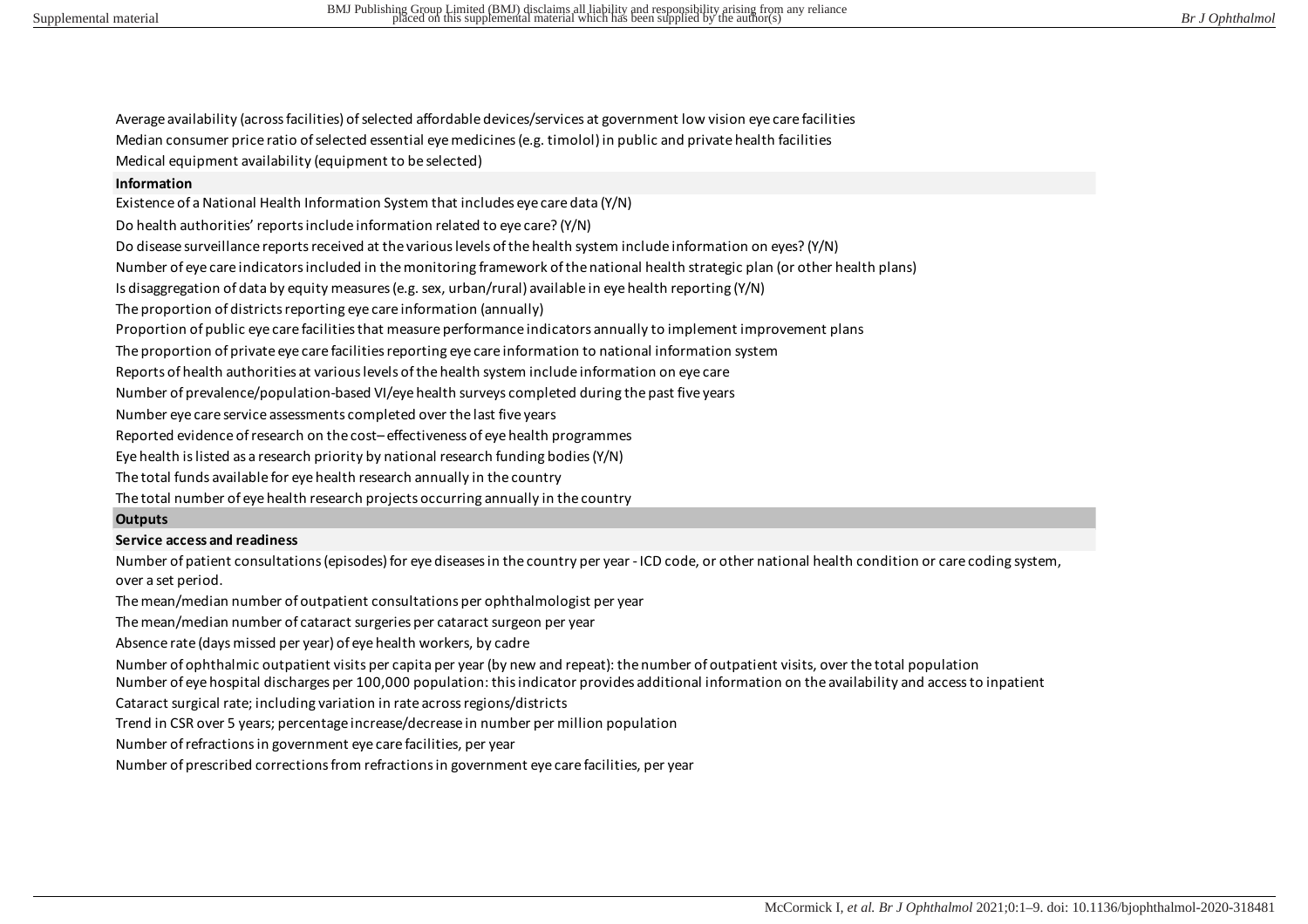Number of distance vision spectacles dispensed in government eye care facilities, per year Number of near vision spectacles dispensed in government eye care facilities, per year Number of refractions in private eye care facilities, per year Number of prescribed corrections from refractions in private eye care facilities, per year Number of distance vision spectacles dispensed in private eye care facilities, per year Number of near vision spectacles dispensed in private eye care facilities, per year Number of patients receiving anti-VEGF DR treatment, per year Number of patients receiving laser DR treatment, per year Number of assistive products dispsensed to low vision/ rehabilitation clients Percentage of population living within standard distance (e.g. 20 km) of eye health facility at primary level Proportion of cataract surgery operations that take place in the private vs public sector Proportion of refractions that take place in the private vs public sector Utilization of private providers for eye care services in rural vs. urban areas per type of provider Proportion of hospitalizations (or number of hospital days) that take place in the private vs. the public sector Number of days delay in presenting for emergency care (e.g. for trauma / corneal infection / retinal detachment) **Service quality and safety** Cataract surgery outcome (visual acuity) - proportion of eyes with 'good' outcome (6/18 or better) Intraocular lens implantation rate: Proportion of all cataract operations performed with intraocular lens implantation in the previous year Percentage Posterior Capsule Rupture and vitreous loss, per surgeon/institution Implementation of a pre and post-operative cataract surgical counseling program (Y/N) Total number of clinical practice guidelines on priority eye diseases and eye care pathways endorsed by the national/state health and/or clinical Are national policies for promoting quality of care followed by eye care providers? (Y/N) Existence of national eye care quality standards adapted to local level Clinical supervision by district level supervisor include eye care services Do national therapeutic guides with standardized treatments include common eye health problems? Is there eye health workforce regulation and formal CPD requirements, by cadre (Y/N) Is the sale/supply of spectacles formally regulated? (Y/N) Amount of funding for quality improvement research Rate of hospital-acquired infections (in eye services) **Efficiency** Average waiting time (days from referral/diagnosis) for ocular cancer treatment

Average waiting time (days from referral/diagnosis) for wet AMD treatment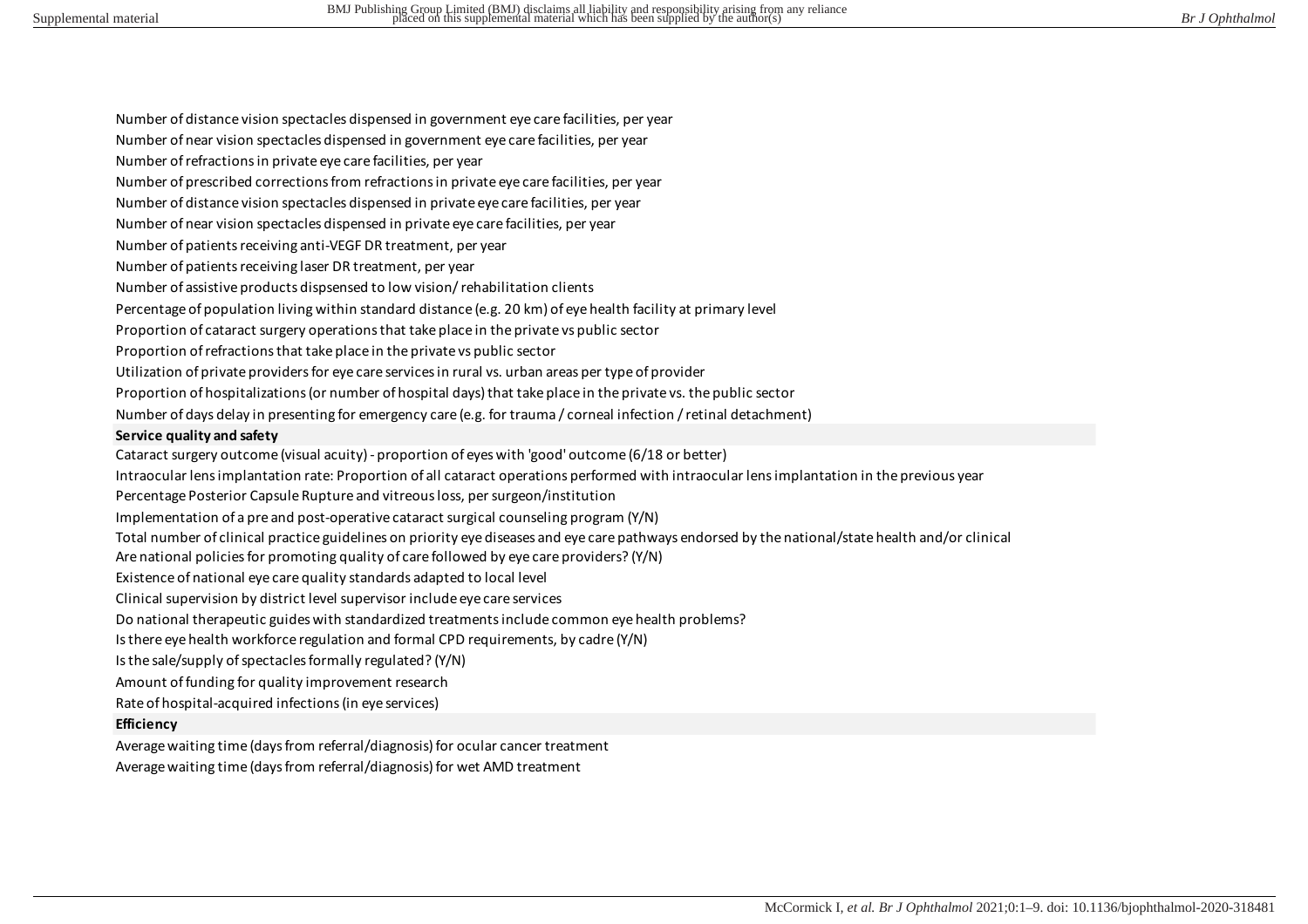Average waiting time (days from referral/diagnosis) for cataract surgery

Number of wet AMD patients with assessment/treatment within national target time

Number of ocular cancer patients with assessment/treatment within national target time

Costs per hospitalisation for cataract surgery (\$ per patient)

Costs per cataract case at different levels of care (\$ per patient)

Cataract outreach programme adherence: proportion of people with operable cataract identified through outreach who receive cataract services

School eye health programme adherence: proportion of children with referable eye/vision condition identified through school-based programme who receive services

#### **Responsiveness and Patient Experiences**

Number and proportion of eye care facilities or programmes in the country that undertake a survey or questionnaire on clients' experience of care, in specified period of time

Number and propotion of eye care facilities in the country that have undertaken an audit of infrastructure accessibility

The average percentage (across facilities) of eye care appointments, treatments or follow-ups skipped due to costs

The average percentage (across facilities) of prescribed eye medicines skipped due to costs

The average percentage (across facilities) of prescribed spectacle prescriptions skipped due to costs

Price of a consultation and a cataract surgery operation compared to (national) standard of living (reported as GDP per capita)

Price of a consultation and spectacles compared to (national) standard of living (reported as GDP per capita)

Eye care professional spending enough time with patients during the consultation, by cadre

Eye care professional providing easy-to-understand explanations, by cadre

Eye care professional giving opportunity to ask questions or raise concerns, by cadre

Eye care professional involving patients in decisions about care or treatment, by cadre

Have disabled people's organisations (DPOs), specific disease associations and other groups relevant to eye care the capacity and opportunity to advocate for eye health issues? (Y/N)

Have disabled people's organisations (DPOs), specific disease associations and other groups relevant to eye care the capacity and opportunity to use, analyse and feedback to government on health sector goals, planning, budgeting, expenditure and data related to eye health (Y/N)

#### **Care-seeking behaviour**

Number and proportion of districts with community awareness and education programmes aimed at stimulating demand for eye care services

Number of patients who received education and awareness resources/programmes for management of glaucoma

Number of patients who received education and awareness resources/programmes for management of diabetes

### **Outcomes**

### **Coverage of interventions (Prevention and treatment?)**

Cataract surgical coverage & effective cataract surgical coverage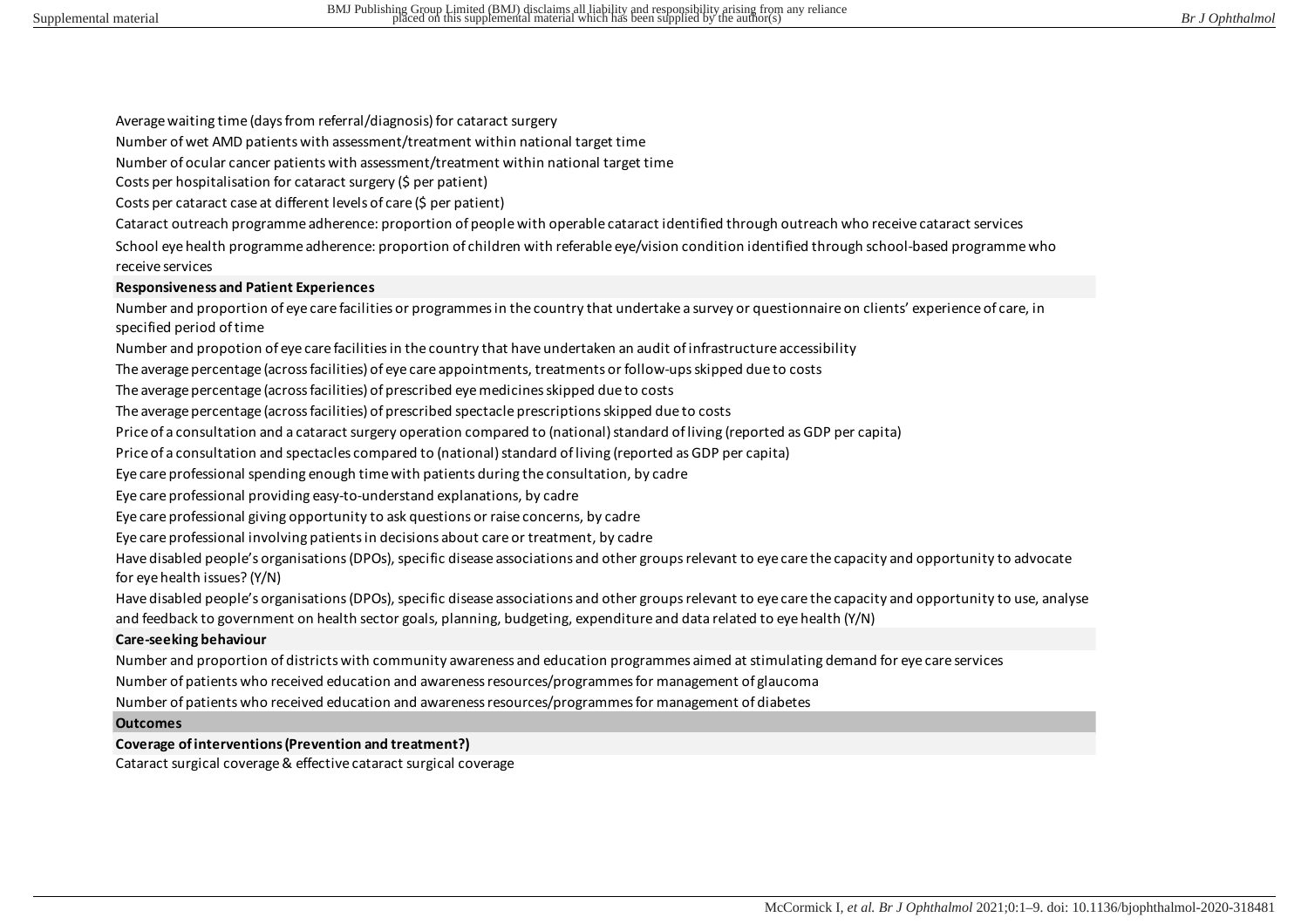Refractive error coverage & effective refractive error coverage

Presbyopic correction coverage & effective presbyopic correction coverage

Coverage of DR screening of all people with diabetes (at the frequency recommended in national guidelines)

Coverage of retinopathy of prematurity screening of all infants who require screening (according to national guidelines)

Coverage of school eye health programmes for schools nationally

Coverage of low-vision services (consultation/devices) for persons with functional low vision

Primary eye conditions service coverage & effective primary eye conditions service coverage

The proportion of the population with a self-reported (met and) unmet need for eye care services (during the last 12 months)

In trachoma endemic countries, proportion of endemic communities covered by the SAFE strategy

In onchocerciasis endemic countries, ivermectin coverage (%) of districts at high risk of onchocerciasis

In onchocerciasis endemic countries, therapeutic ivermectin coverage rate of total population at high risk of onchocerciasis

#### **Equity**

eCSC/eREC for the poorest 40% of the population

Health insurance coverage for the poorest 40% of the population

Distance from clinic for poorest 40% of the population

Perception of exclusion and inclusion by the eye health system

#### **Impact**

### **Improved eye health outcomes and equity**

Prevalence of blindness/MSVI/mild VI; by SEP, PoR, sex

Prevalence of near vision impairment; by SEP, PoR, sex

Prevalence of VI (by categories) due to avoidable causes; by SEP, PoR, sex

Prevalence of childhood vision impairment and blindness

Cause specific prevalence of vision impairment and blindness

The proportion of the population achieving 6/12 vision (UCVA or CVA)

Number (and %) of districts in the country where blinding trachoma is a public health problem Number (and %) of districts in the country where onchocerciasis is a public health problem

### **Financial (and social) risk protection**

Incidence of "catastrophic" eye health expenditures

Incidence of impoverishment due to out-of-pocket eye health payments

### **Well-being / Quality of life**

Employment rate of people with vision impairment (following treatment and/or rehabiliation in eye health services, compared to general population employment rate

The proportion of the population 'mostly' or 'completely' satisified with their eye health